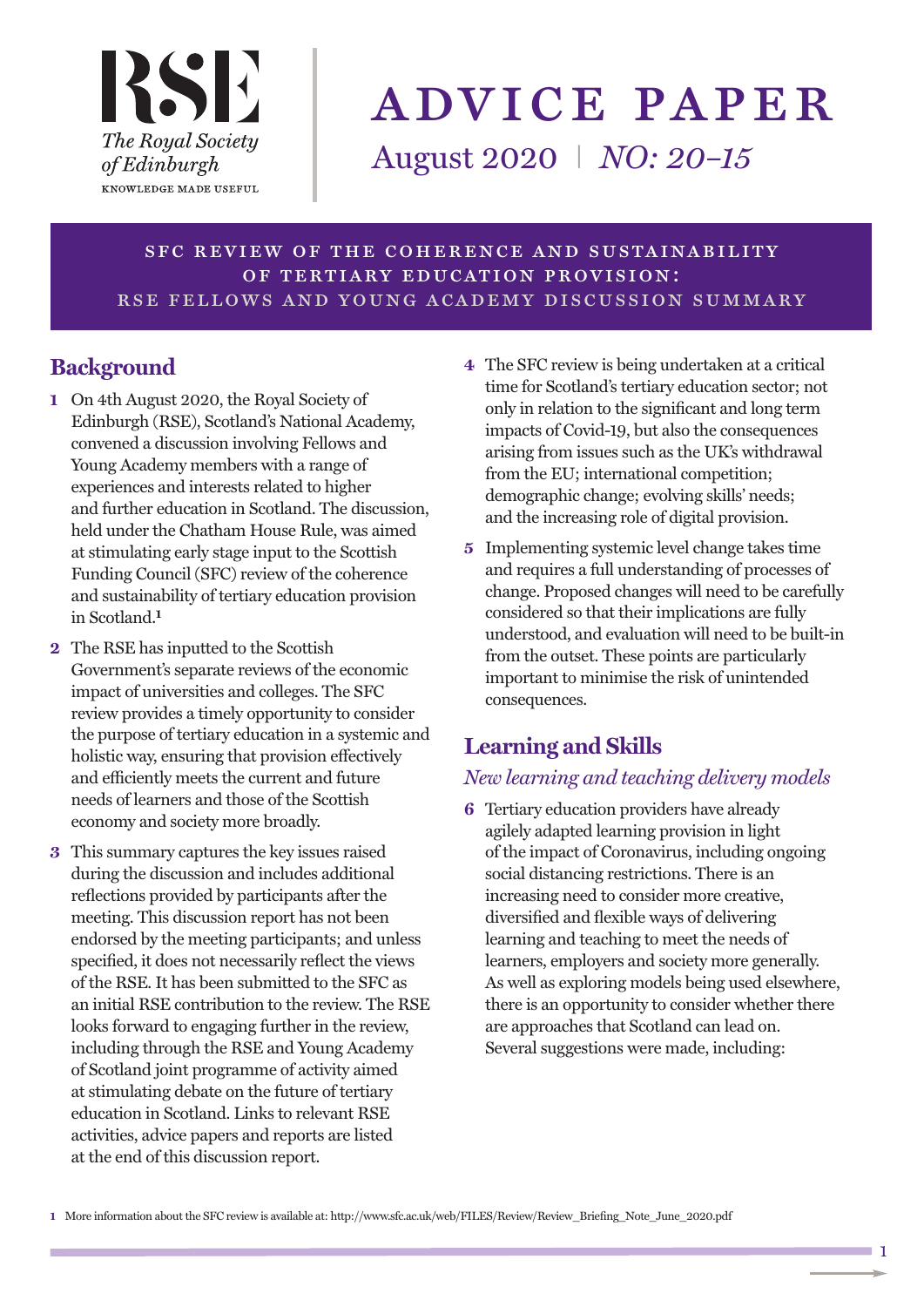- Ensuring a more learner-centred and flexible approach to education and skills pathways, which takes account of the changing nature of skills needs. This would help provide for a more coherent learning continuum and, giving full recognition to prior learning, would enhance connections between and across tertiary education providers, as well as with employers and business. Such an approach could also help to remove the distinction between full-time and part-time provision.
- Connected to this, tertiary education providers should explore and take opportunities to develop new models of provision that meet the needs of learners and employers, including scope for more flexible and accelerated learning programmes. Such programmes could be used to help address areas in which there are sizeable skills gaps and unmet employer demand, including, for example, in data science and coding, in wider data literacy and in quantitative skills. More creative learning models, including accelerated learning programmes, would also be well placed to help learners and the wider economy realise the benefits of lifelong learning.
- Building on blended learning developments to reconfigure and adapt courses to meet learners' needs by making the most effective use of both virtual and on-campus learning. This could help improve access to tertiary education by addressing geographic barriers to learning.
- It will be important to ensure that the increasing move to blended learning is underpinned by investment in virtual learning platforms. This could benefit from institutional collaboration and SFC oversight to provide a coordinated approach and to support learners as they move between and across different parts of the tertiary education system.
- Ensuring the availability and resourcing of lifelong learning provision. While there is reference to the importance of lifelong learning, there continues to be concern that it is not being provided for at the

undertaking full-time courses. It will be crucially mportant to chistre that rearners and workers of<br>all ages have the opportunity and support to reskill m • Enhancing institutional collaboration, including, level required, with provision and resources tending to prioritise the needs of younger learners important to ensure that learners and workers of and upskill as labour market and skills needs change over time.

- manterig metadorial controllers, including,<br>for example, through exploring more opportunities<br>for developing and delivering joint courses. So<br>long as it is based on the mutual will of institution this could be a means of developing high-quality r programmes of scale and making efficient use of for developing and delivering joint courses. So long as it is based on the mutual will of institutions, the resource available.
- A need to embed greater interdisciplinary learning (IDL) in education provision to support learners make connections across disciplines which is particularly important to addressing contemporary societal challenges which, by their nature, cut across disciplinary boundaries.

Recruiters are increasingly seeking to employ those with a breadth of knowledge, skills and problem-solving capabilities rather than subject specialists, with a survey reporting that 82% of graduate recruiters do not mind what degree subjects applicants have.<sup>2</sup>

While examples of interdisciplinary approaches within tertiary education exist, there remain a range of barriers to wider adoption of IDL, including a lack of clarity as to what IDL is, disciplinary silo thinking, a lack of capacity for practitioners to collaborate on planning courses and timetabling and other logistical issues. IDL can only be successful if it is underpinned by a firm understanding of the disciplines. It requires a system-level approach to planning and delivery. The RSE has undertaken substantial work in this area, including having hosted a major conference on IDL in education in 2019. **3**

**<sup>2</sup>** Annual Survey 2017 Report; Key trends and issues in student recruitment 2016-2017, Institute of Student Employers

**<sup>3</sup>** Interdisciplinary Learning: Creative Thinking for a Complex World (2019) https://www.rse.org.uk/event/interdisciplinary-learning-creative-thinking-for-a-complex-world/ RSE IDL Advice Paper (2020) https://www.rse.org.uk/wp-content/uploads/2020/02/RSE\_IDL\_February2020.pdf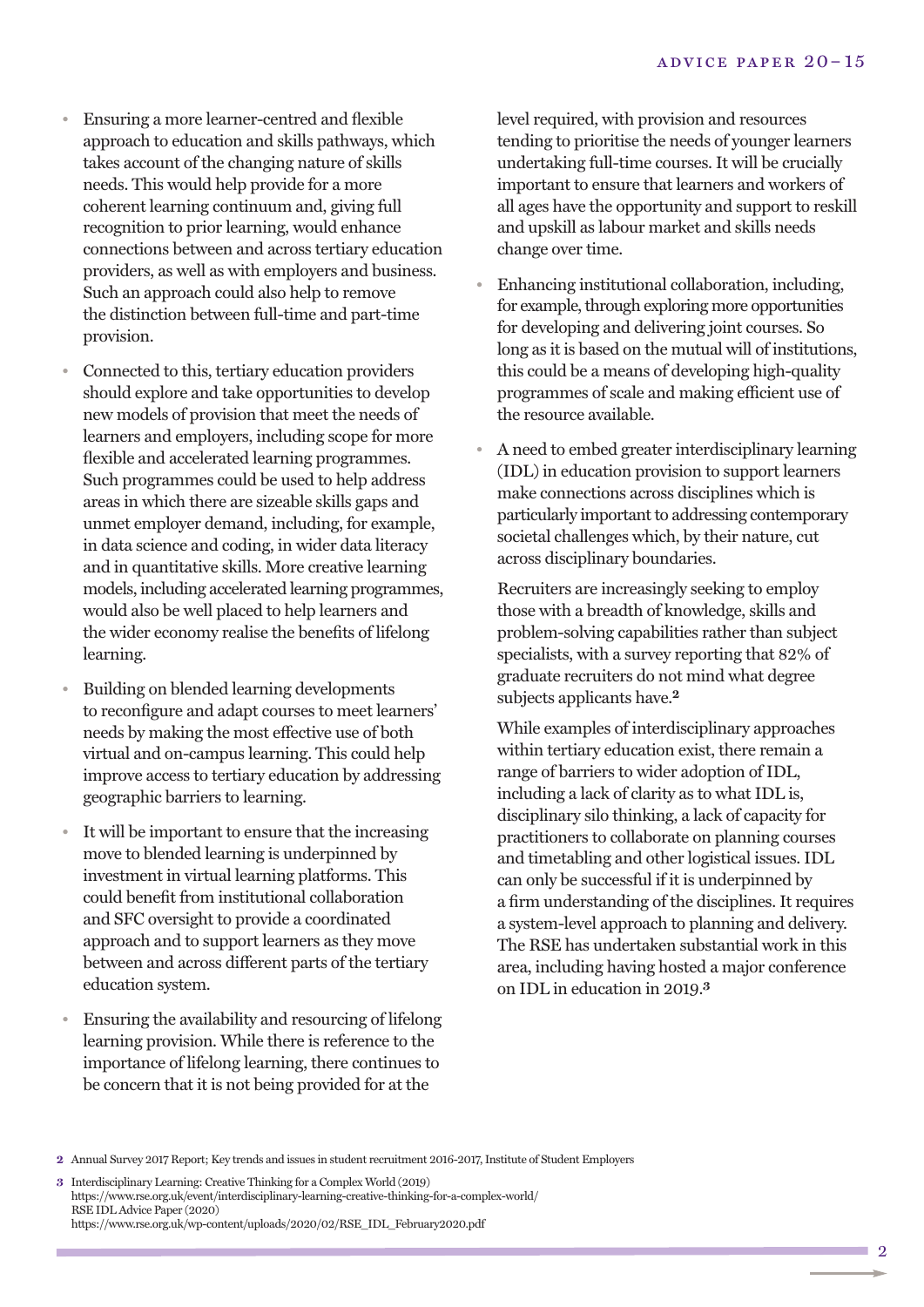- **7** It is crucially important that in implementing changes to learning and teaching models that full consideration is given to the implications for equality, diversity and inclusion, including the additional support that may be required for some learners.
- **8** Consideration also needs to be given to time and resource requirements, particularly the impact that processes of change have on the practitioners who are ultimately responsible for course delivery. This brings into focus the need to support the career-long professional development needs of practitioners to ensure they can deliver new modes and models of learning effectively.
- **9** In this context, it is notable that the SFC review briefing document identifies four primary stakeholders: students, colleges and universities, government and public interest, and employers and industry. However, practitioners are not specifically mentioned. It will be important that the review actively seeks to gather their views. Engaging with practitioners will be a key component of the RSE and Young Academy of Scotland Tertiary Education Futures activity.
- **10**The SFC may also find it useful to consider current perspectives on academic freedom within institutions and how this influences learning and teaching, research culture and the expression of student perspectives. For example, a recent large-scale survey of UK-based academics shows that strongly-held political attitudes are restricting the freedom of those who disagree to research and teach on contested subjects, thereby undermining academic freedom. **4**

#### *Meeting individual and wider economic and social needs*

**11** While tertiary education is hugely important to equipping learners so that they can valuably contribute to supporting economic growth in Scotland, this and other utilitarian objectives are not the only purposes of education. Tertiary education fulfils a much broader personal and societal role, with many of the benefits being difficult to quantify. It is crucially important that a core purpose of tertiary education remains focused on enabling all individuals irrespective of background to extend the breadth and depth of their knowledge and understanding in ways that inspire them personally and socially.

**12** Tertiary education has a fundamental role in enabling learners to gain higher order skills, including complex problem solving, critical and independent thinking, cultural intelligence, responsible debate, resilience and adaptability, that people will require to thrive in modern societies as well as in the workplace.

## *Skills needs and business and industry engagement*

- **13** A perennial issue continues to be the need to develop more effective ways of matching tertiary education provision with current and future skills gaps in the Scottish economy. This is likely to become increasingly challenging given the difficulty of identifying future skills needs. This reinforces the importance of a tertiary education system that can flexibly and agilely respond to changing skills needs. This also emphasises the role of tertiary education in equipping learners with the interpersonal and higher order skills referred to above.
- **14** As part of the review, it will be important that SFC engages with businesses and their representative organisations across a range of different sectors and of various sizes in order to get a better handle on their skills priorities.
- **15** Tertiary education providers and learners need to have a clear line of sight on current and future skills needs so that providers can plan their courses to meet these skills priorities, and so learners are as well informed as possible as they make choices about their education and training pathways.
- **16** This highlights an opportunity for tertiary education providers to tailor their provision to more closely meet the needs of local and regional employers, potentially linked to greater use of accelerated programmes of the kind mentioned above. Additionally, courses should have practical placements embedded in them where possible, as this provides learners with practical and soft skill experience that businesses need. This could also link to providing scope for more creative funding models where employers contribute more financially to demand-led skills and training provision.

**4** *Academic Freedom in the UK: Protecting viewpoint diversity;* Policy Exchange, August 2020 https://policyexchange.org.uk/wp-content/uploads/Academic-freedom-in-the-UK.pdf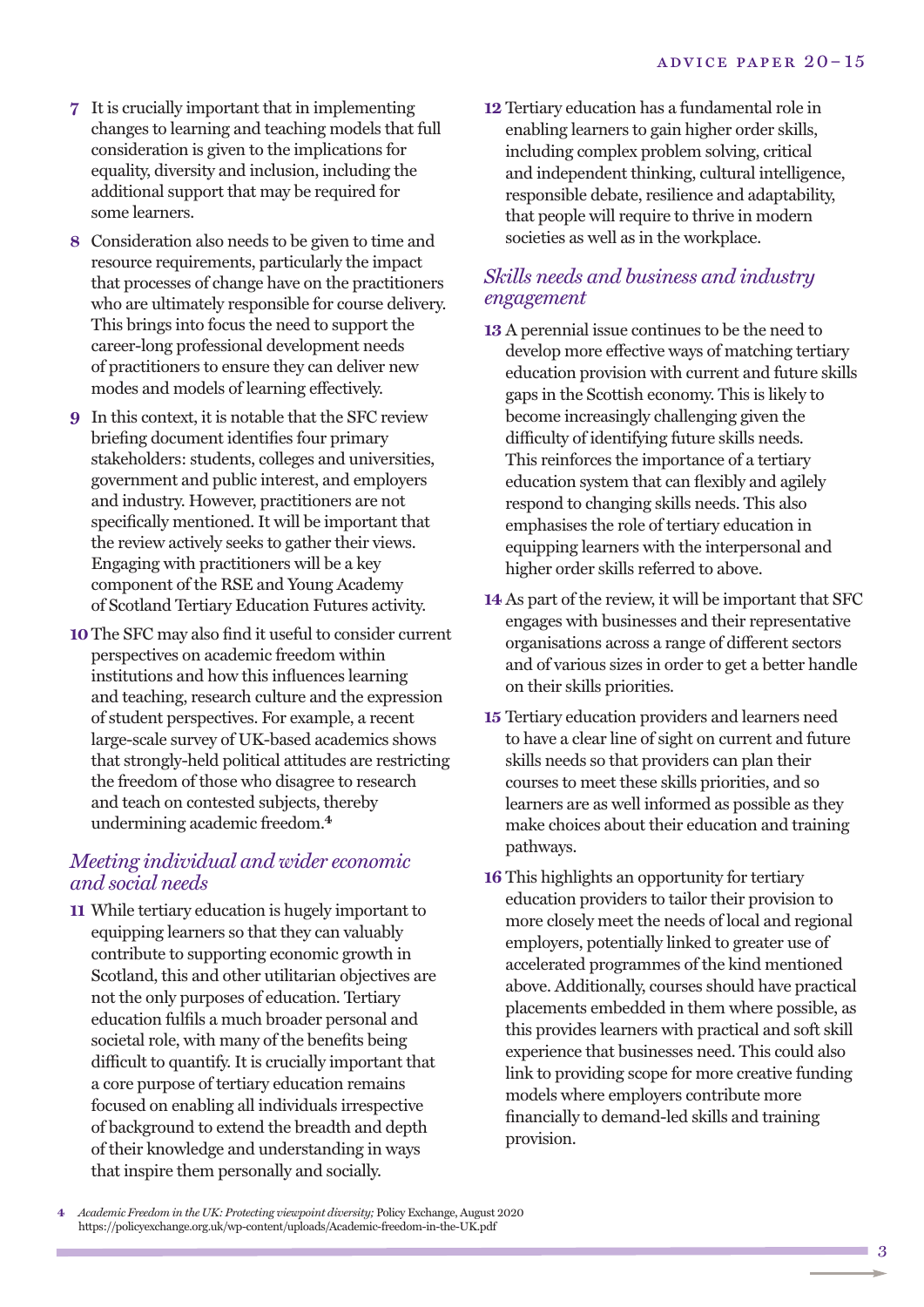# **Research and Innovation**

#### *The relationship between HE R&D and Business R&D*

**17** While Scottish Higher Education Research and Development (HERD) investment is relatively high in both UK and OECD terms, Business Enterprise Research and Development (BERD) has over the long-term lagged behind. This is often cited as one of the key reasons behind slow productivity growth in Scotland. It is, however, worth noting that in 2016, BERD spend exceeded HERD spend in Scotland for the first time since 2001. Notwithstanding, Scotland's BERD spend (0.8%) as a percentage of GDP remains below that of the UK (1.15%). The historic disconnect between HERD and BERD suggests that Scotland is not taking full advantage of its strength in HERD.

## *Scotland's research ecosystem*

- **18** Scotland requires a healthy research ecosystem that balances the need for long-term fundamental, curiosity-based research with shorter-term applied and mission-led approaches. It is important to note that current scientific advances, including those being developed and deployed to address the Coronavirus pandemic will, in many cases, have only been made possible by decades-long research. It is crucial, therefore, that different parts of the research ecosystem are not pitted against one another when a full spectrum of research is required. A key to success will be providing the resources to create and sustain the complete ecosystem needed to realise the benefits of research.
- **19** In this context, the review is also an opportunity to consider how best Scotland can nurture, develop and support research talent.
- **20** Scotland has a strong research base, but continues to struggle to translate this into successful innovation through the commercialisation of research. While there are examples of successful initiatives including RSE Enterprise Fellowships and Converge Challenge, further consideration needs to be given to how to align

investment in innovation with research in universities. This will require engagement and collaboration across government and its agencies, with tertiary education institutions and businesses.

- **21** The preceding points also make clear the continuing need to improve public understanding of the scientific and research process, including its inherent uncertainty and that much scientific understanding is provisional. While the Coronavirus pandemic has brought these issues to the fore, it is important that there is an ongoing, long-term focus on improving public understanding on the value of research and consequent support for public investment in research.
- **22** Given the SFC's oversight of both learning and teaching and research in Scotland, the review will need to consider how the SFC balances potentially competing priorities for learning and teaching and research in a climate of constrained public finances.
- **23** As part of this, the conditions for allocating research funding indicate that there is an inherent tension that needs to be resolved between supporting a diverse tertiary education sector and competitively funded research excellence, both of which are highly desirable.

## *Relationship between Scottish and UK structures and policy levers*

**24** The review will need to consider the extent to which the SFC is able to influence research policy in Scotland given that many of the key structures and levers reside at the UK level, including, notably UK Research and Innovation (UKRI) and the main research councils. As part of this, the SFC will need to consider whether it would wish to play a more active role in influencing the research agenda for Scottish institutions and, if so, how this would relate to institutional autonomy and identifying and balancing research priorities. This also raises important questions relating to the resources and tools that the SFC has at its disposal, as well as its relationship with UK research funding structures.

**6** *Ibid*. 5

**<sup>5</sup>** As a share of GDP, Scotland's HERD spend (0.69%) was higher than that ofthe UK (0.40%)in 2017; GrossExpenditure on Research and Development Scotland 2017, Scottish Government(2019) https://www.gov.scot/publications/gross-expenditure-on-research-and-development-scotland/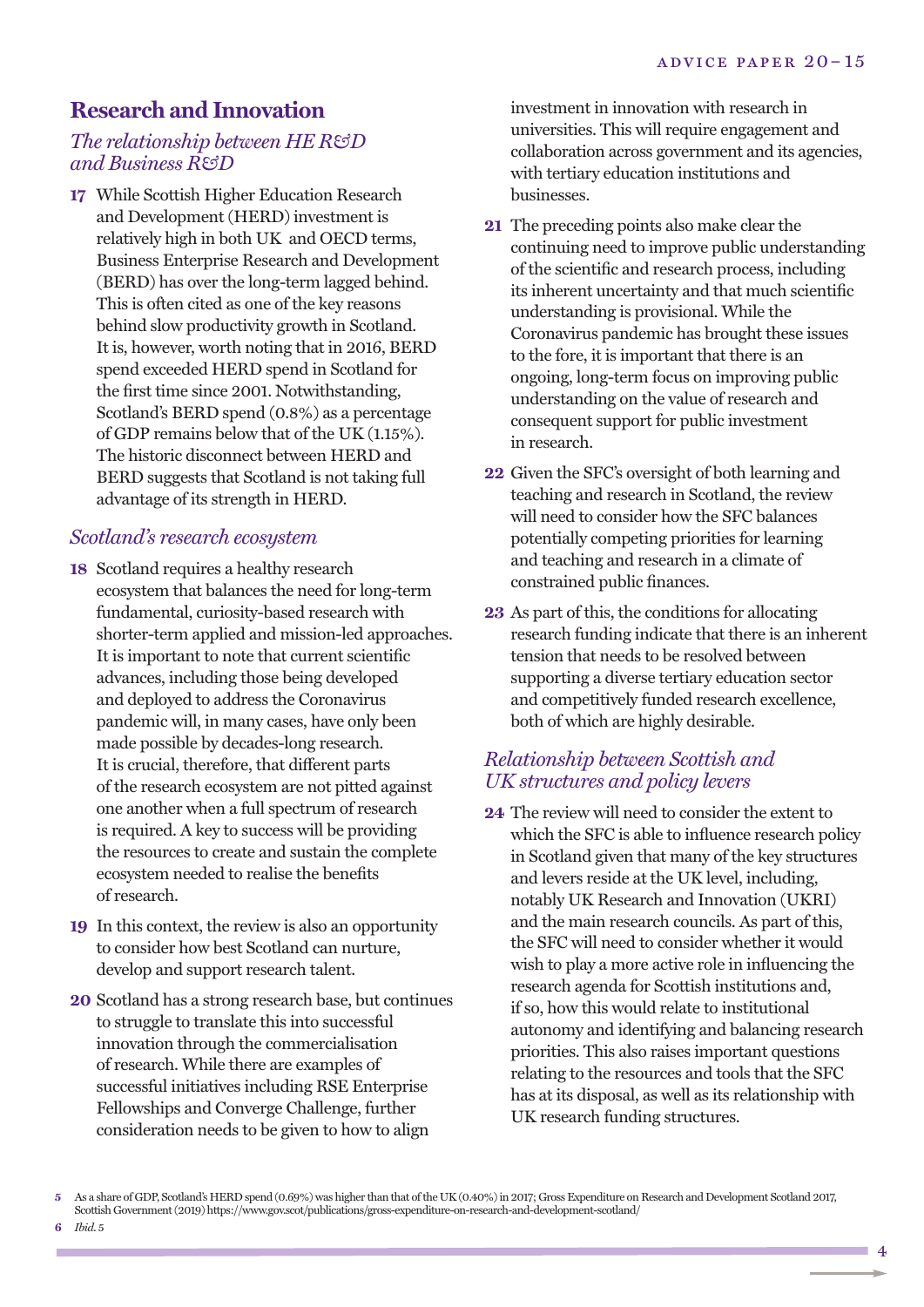**25** In this context, consideration needs to be given to the way in which the Research Excellence Framework (REF) influences institutional behaviour, whether it is appropriately incentivising the whole spectrum of research endeavour, and whether its cost in terms of human and financial resources is proportionate. While this is not an area that the SFC can address unilaterally given that the REF is a UK-wide system, its significance for influencing and incentivising the research agenda within Scottish universities means that it is an important consideration for the current review.

## *Building on Research Pooling and the Innovation Centres*

- **26** Research pooling in Scotland has been successful, particularly in achieving cultural change through encouraging collaboration between institutions and, in turn, scaling-up research activity by enabling collaborations to more effectively compete for external funding. The independent review of research pooling, to which the RSE contributed, makes important recommendations for the future, particularly as to how the Scottish Government through the SFC should invest to support Scotland's current and future research needs, including ensuring that Scotland remains internationally research competitive.
- **27** The SFC review into the coherency and sustainability of tertiary education will need to discuss and articulate how the Scottish Government and the SFC will take forward the research agenda recommendations made in the review of pooling.
- **28** Similarly, the review is a timely opportunity to consider the extent to which Scotland's Innovation Centres have met their intended aims, including improving both universities and colleges' engagement with businesses on innovation activity.

# **Funding and Finance**

#### *The need for a coherent and sustainable strategy for funding tertiary education*

**29** It is clear that fees for teaching international students cross-subsidises both research and teaching of home students at Scotland's

universities. Given that universities, and some colleges, face substantial losses from international fees and other sources of income, the SFC review needs to consider a more sustainable approach to the funding of tertiary education.

- **30** It will be important to ensure that funding is based on a coherent and shared long-term vision of the tertiary education system, developed by the Scottish Government in partnership with the tertiary sector, business and other stakeholders. It should include consideration of incentives and mechanisms for improving collaboration and potential co-funding between colleges and universities.
- **31** As part of this, the review can help to bring more transparency and understanding about how tertiary education is currently funded, including the distinction between the funding of universities and colleges and how funding is allocated between and across institutions. This is a pre-requisite to enable the SFC to undertake a comprehensive review of the funding for the whole tertiary education system.

### *Challenging underlying policy assumptions*

**32** The Review provides an important opportunity to consider underlying Scottish Government policy assumptions about the future shape and funding of tertiary education. Significantly, in the review documentation, the Scottish Government has stated that full-time Scottish students will continue to have 'free' tuition at universities and colleges. While this is a legitimate policy choice for government to make, it needs to be recognised that it imposes a significant constraint on the review and places pressure and opportunity costs on Scotland's public finances, particularly at a time of resource scarcity and economic uncertainty. It also creates inequalities with other learners – notably those studying part time – and may serve as a barrier to incentivising more flexible forms of provision. It is therefore important that the SFC adopts an open mind as the review considers ways in which funding sustainability can be achieved to meet the needs of learners, institutions and the tertiary education system at large.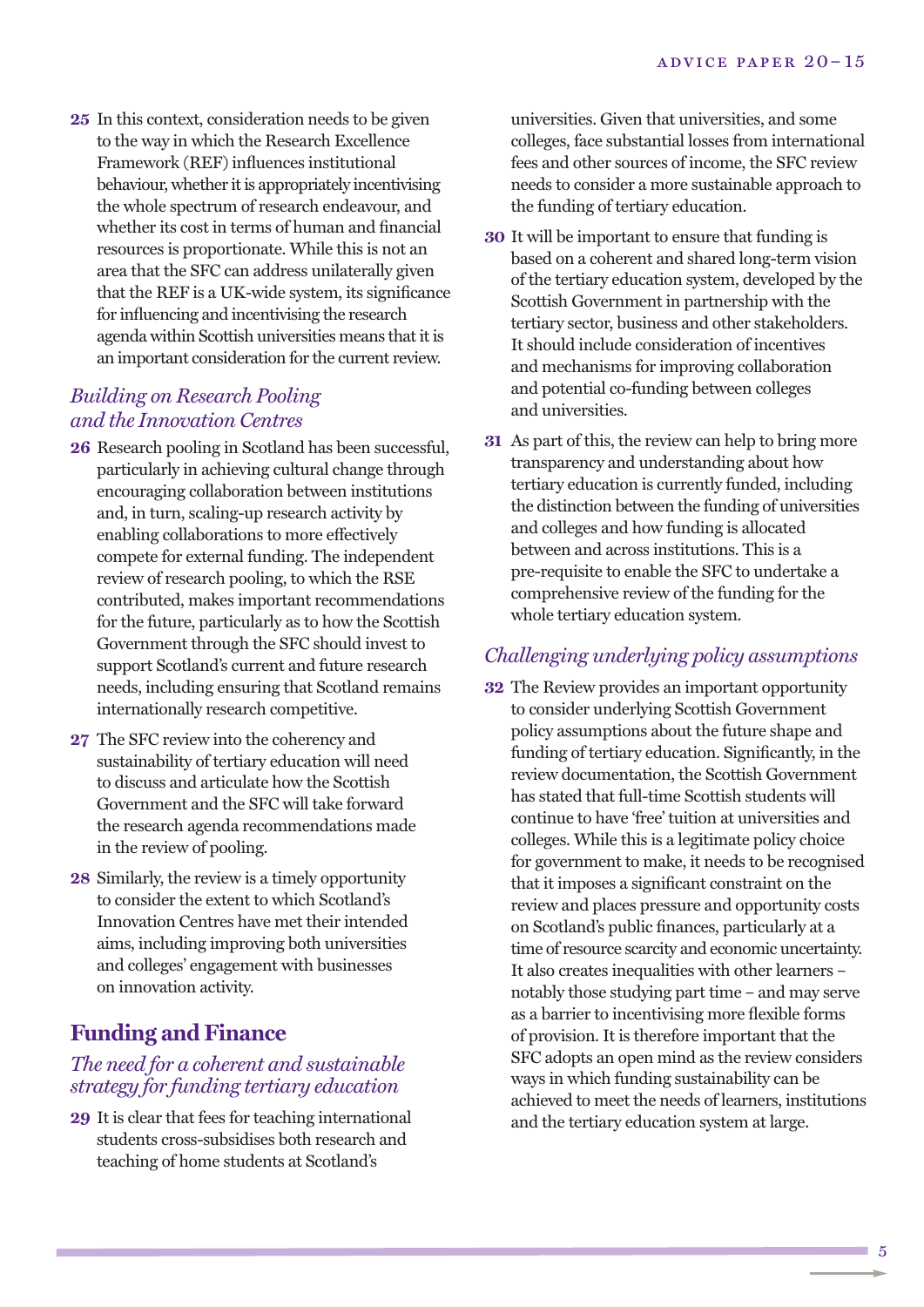- **33** In order to take a holistic view of tertiary education funding, future tuition fee policy needs to be considered alongside student support. In particular, it is important that the model of tertiary education funding is a progressive one so that the most disadvantaged learners and their families do not incur higher levels of debt compared to their more affluent peers.
- **34** Given the significance of, and public interest in, the funding of tertiary education and student support, this is an area which would benefit from wide-ranging, facilitated public debate. The SFC review should consider the extent to which it could facilitate such debate. The future funding of tertiary education will also be a key area of focus for the RSE's Tertiary Education Futures' work.

#### *Other creative approaches*

- **35** In light of the historically low interest rates, there is scope for the review to consider the extent to which tertiary education institutions, working with the Scottish Government and the SFC, could make more extensive use of borrowing to fund their activities, particularly for capital expenditure aimed at creating future growth and a return on investment.
- **36** As highlighted in the learning and skills section, there is scope for the review to consider how public funding of tertiary education could be balanced with greater financial input from business and industry, particularly where provision is designed and developed to meet their skills needs. This might be particularly relevant to provision aimed at upskilling and reskilling workers to address current and future skills gaps.

## **Governance, collaboration and connectivity**

#### *Balancing collaboration and competition*

**37** There currently exists a high degree of collaboration within the higher and further education sectors in Scotland, including, for example, the Enhancement Themes which encourage higher education institutions, staff and students to work together and share and learn from current and innovative practice. **38** While a competitive element will continue to be required, especially given the global market place for tertiary education, this needs to be balanced with collaborative approaches. However, there are policy areas which have introduced the potential for unhelpful competition between and across the sectors. For example, the widening access agenda means that there is competition among universities to attract increasing numbers of widening access students from a limited pool of applicants to meet institutional and sectoral targets, and competition between universities and colleges for such students. The review will also need to be alive to the potential for unhelpful competition between institutions especially at a time of diminishing financial resource. These points reinforce the need for a review of the coherency of tertiary education policy as a whole.

#### *Using appropriate measures*

**39** Linked to the above point, the Scottish Index of Multiple Deprivation (SIMD) is used to identify disadvantaged learners for the purposes of widening access. However, as an area-based measure of deprivation, SIMD is incapable of providing the necessary individual-level data. Reliance on SIMD means that many learners identified by SIMD as being deprived will not be, and many learners who are deprived will not be identified as such. The Commission on Widening Access had recommended that a fuller set of measures is required to support decision making about individuals.

#### *Outcome Agreements*

**40** Currently, each tertiary education institute must prepare and agree with the SFC an Outcome Agreement, setting out what they are delivering in return for public investment. The review is an opportunity to appraise the Outcome Agreement process and to consider other measures of evaluating the impact of the tertiary education sector. The SFC should continue to work with institutions to ensure that the focus is on *outcomes* as opposed activities and actions.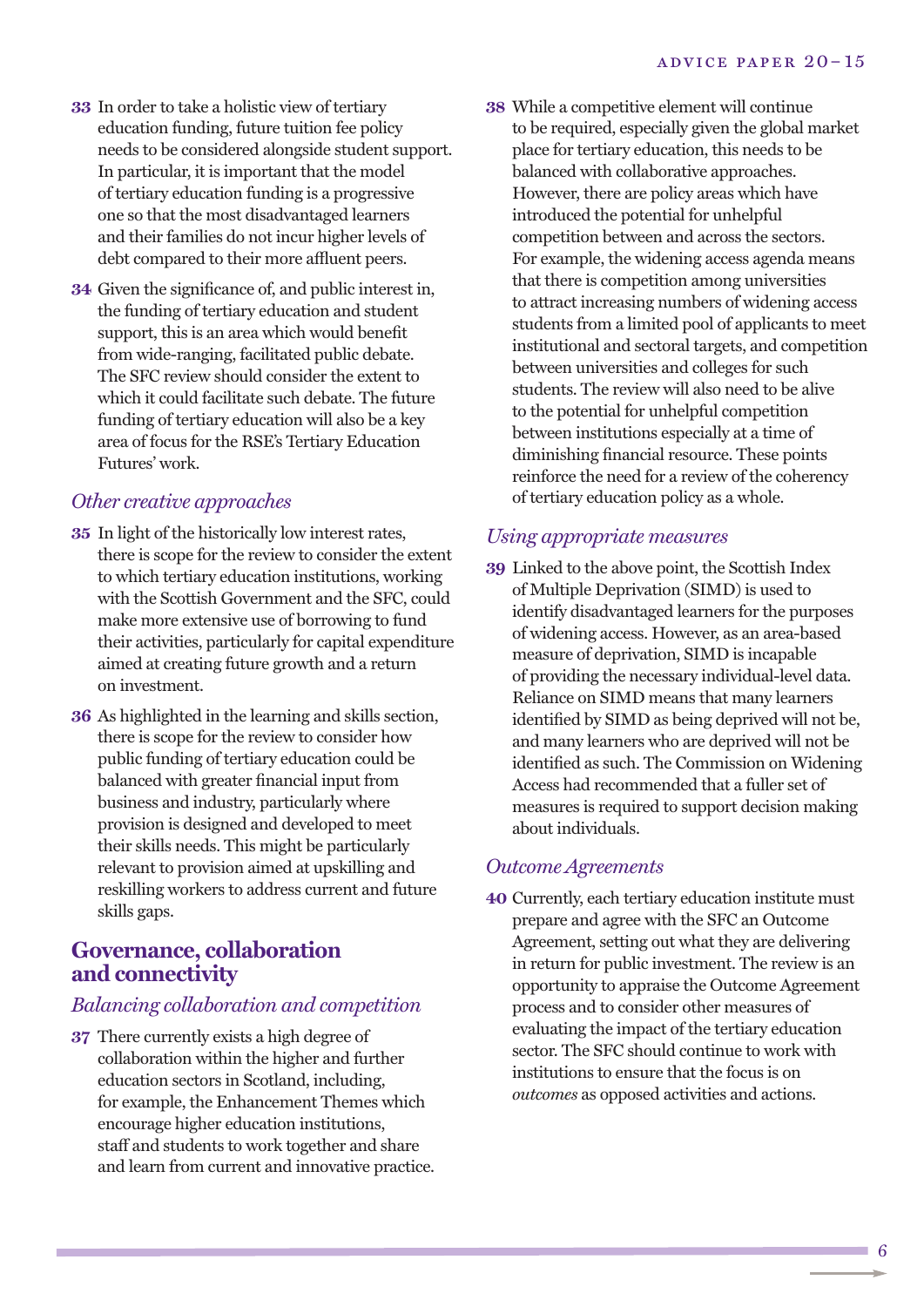#### *Learner Journey*

- **41** While the review is focussed on the future of tertiary education, this cannot be done without considering the learner journey more broadly, particularly the links between tertiary education and the senior phase (S4-S6) of school education. The SFC review has an opportunity to consider and build on the recommendations of the 15-24 Learner Journey Review, particularly with a view to giving learners greater flexibility in their learning pathways, improving collaboration between schools, colleges and universities and making the most effective and efficient use of the public investment in education, including minimising unnecessary duplication. **7**
- **42** These points also bring into focus the need to generate a better understanding of the knowledge and understanding that young people would be expected to have by the time they leave school, how this relates to the knowledge, skills, attitudes and values that learners need to thrive now and in the future, and what these mean for curriculum design and planning across the school and tertiary education systems.
- **43** In relation to ensuring that learners, schools and tertiary education providers have up-to-date information and data on employers' needs and skills' gaps to inform learner choices and course provision, the review should consider how data is collected, curated and made available across the education system.

#### *Link to wider economic strategy*

**44** The future priorities and shape of tertiary education are likely to be heavily influenced by structural economic change, particularly that which emerges from Scotland's response to the Coronavirus pandemic. It is therefore important that the SFC review of tertiary education is able to take account of broader future economic developments.

#### *International connections*

**45** As autonomous and diverse institutions, there will be different approaches to internationalisation to suit the requirements of individual institutions. The review is an opportunity to consider, as a whole, the tertiary education sector's international ambitions, relationships and values, including the scope for greater strategic collaboration, and how these align with domestic priorities. There is also a need to consider the resilience of current and future approaches, given the way in which Coronavirus has starkly demonstrated the extent to which some institutions are very reliant on fee income generated from international students.

**7** 15-24 Learner Journey Review, Scottish Government, May 2018 https://www.gov.scot/publications/15-24-learner-journey-review-9781788518741/